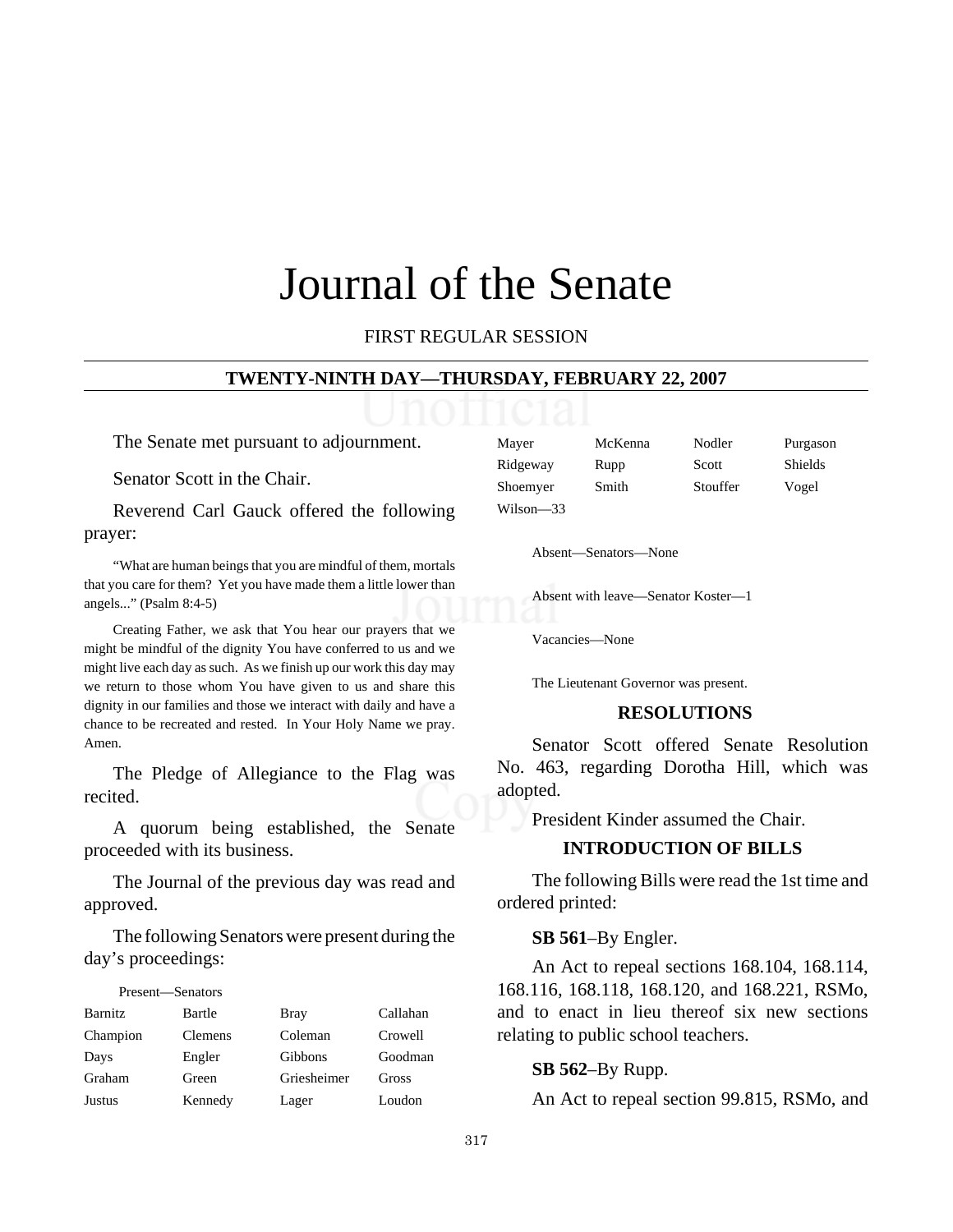to enact in lieu thereof one new section relating to the county implementation of tax increment financing projects.

**SB 563**–By Lager.

An Act to repeal section 537.340, RSMo, and to enact in lieu thereof one new section relating to tree trimming by electric utilities.

**SB 564**–By Smith, Kennedy, Shields, Koster, Griesheimer, Ridgeway, Graham and Loudon.

An Act to repeal section 160.400, RSMo, and to enact in lieu thereof one new section relating to entities that may operate charter schools.

**SB 565–**By Smith and Justus.

An Act to amend chapter 128, RSMo, by adding thereto one new section relating to the Agreement Among the States to Elect the President by National Popular Vote Act.

#### **SB 566–**By Kennedy.

An Act to repeal section 170.132, RSMo, and to enact in lieu thereof one new section relating to obtaining print instructional material in specialized formats.

#### **SB 567–**By Coleman.

An Act to amend chapter 393, RSMo, by adding thereto one new section relating to the cold weather rule.

**SB 568**–By Loudon.

An Act to amend chapter 324, RSMo, by adding thereto ten new sections relating to the powers and duties of the Missouri electrical industry licensing board, with penalty provisions.

#### **SB 569**–By Graham.

An Act to repeal section 105.456, RSMo, and to enact in lieu thereof one new section relating to lobbying restrictions for elected officials.

**SB 570**–By Clemens.

An Act to repeal section 640.703, RSMo, and to enact in lieu thereof two new sections relating to concentrated animal feeding operations.

#### **SB 571**–By Mayer.

An Act to repeal section 142.031, RSMo, and to enact in lieu thereof one new section relating to Missouri qualified biodiesel producers.

#### **SB 572**–By Vogel.

An Act to amend chapter 172, RSMo, by adding thereto one new section relating to financial records of University of Missouri donors and potential donors.

#### **SB 573**–By Green.

An Act to repeal section 104.550, RSMo, and to enact in lieu thereof two new sections relating to investments for certain retirement systems.

#### **SB 574**–By Green.

An Act to repeal section 650.340, RSMo, and to enact in lieu thereof one new section relating to 911 training.

**SB 575**–By Justus.

An Act to amend chapter 191, RSMo, by adding thereto one new section relating to drug testing of rape victims.

#### **SB 576**–By Bray, Shoemyer and Barnitz.

An Act to repeal sections 32.087, 67.576, 67.582, 67.584, 67.671, 67.678, 67.1303, 67.1545, 67.1959, 67.2000, 67.2030, 67.2525, 67.2530, 94.578, 94.580, 94.605, 94.660, 94.705, 94.900, 144.010, 144.014, 144.030, 144.046, 144.049, 144.100, 144.517, 144.625, 144.655, 144.805, 221.407, 238.235, 238.410, and 644.032, RSMo, and to enact in lieu thereof thirty-two new sections relating to the implementation of the streamlined sales and use tax agreement.

# **REPORTS OF STANDING COMMITTEES**

Senator Gibbons, Chairman of the Committee on Gubernatorial Appointments, submitted the following reports, reading of which was waived:

Mr. President: Your Committee on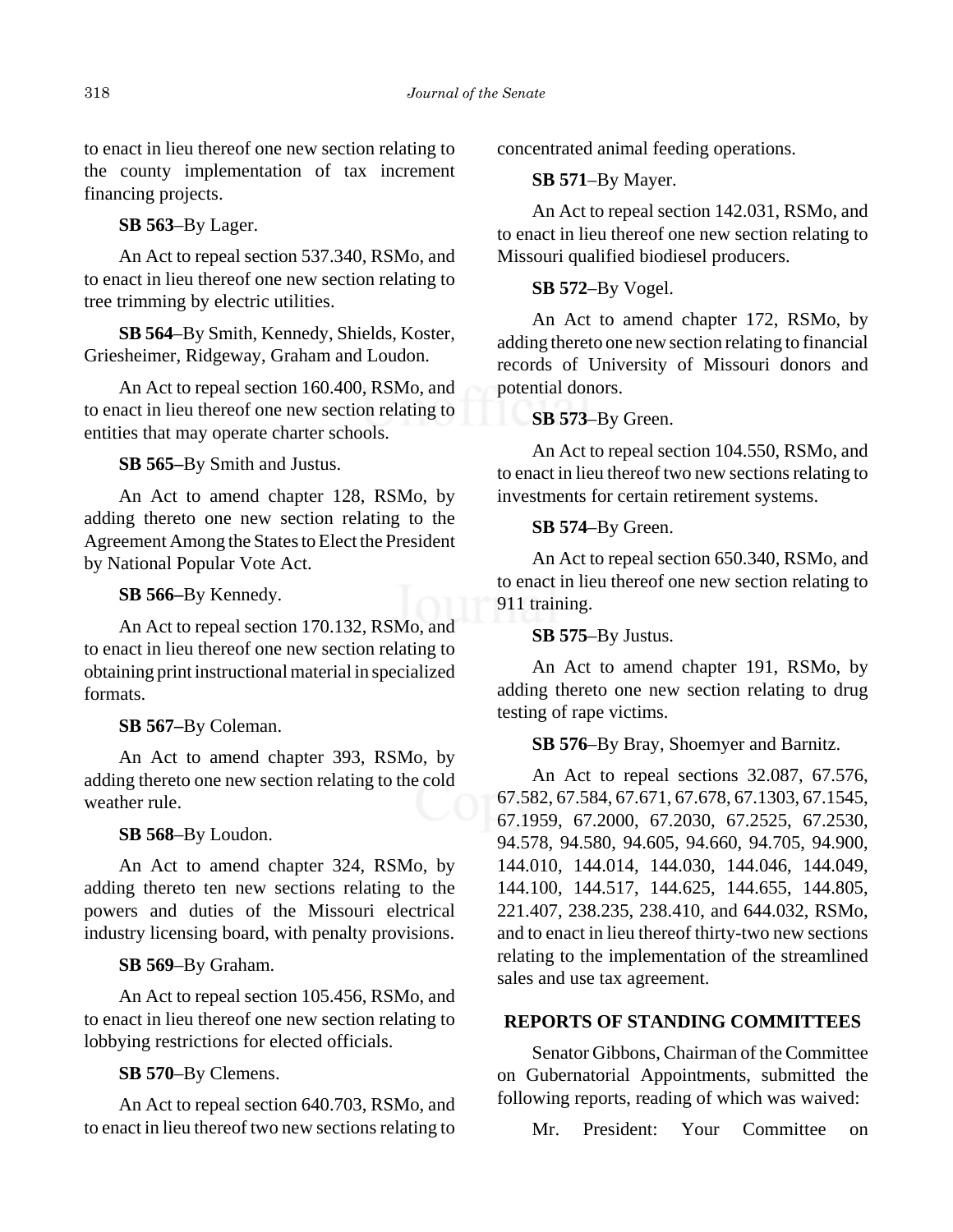Gubernatorial Appointments, to which were referred the following appointments, begs leave to report that it has considered the same and recommends that the Senate do give its advice and consent to the following:

Lesley J. Graves, Republican, as a member of the Missouri Western State University Board of Governors;

Also,

Garry E. Taylor, as a member of the Consolidated Health Care Plan Board of Trustees.

Senator Gibbons requested unanimous consent of the Senate to vote on the above reports in one motion. There being no objection, the request was granted.

Senator Gibbons moved that the committee reports be adopted, and the Senate do give its advice and consent to the above appointments, which motion prevailed.

President Pro Tem Gibbons assumed the Chair.

Senator Loudon, Chairman of the Committee on Small Business, Insurance and Industrial Relations, submitted the following reports:

Mr. President: Your Committee on Small Business, Insurance and Industrial Relations, to which was referred **SB 197**, begs leave to report that it has considered the same and recommends that the Senate Committee Substitute, hereto attached, do pass.

Also,

Mr. President: Your Committee on Small Business, Insurance and Industrial Relations, to which was referred **SB 325**, begs leave to report that it has considered the same and recommends that the bill do pass and be placed on the Consent Calendar.

Senator Scott, Chairman of the Committee on Financial and Governmental Organizations and Elections, submitted the following reports:

Mr. President: Your Committee on Financial and Governmental Organizations and Elections, to which was referred **SB 308**, begs leave to report that it has considered the same and recommends that the Senate Committee Substitute, hereto attached, do pass and be placed on the Consent Calendar.

Also,

Mr. President: Your Committee on Financial and Governmental Organizations and Elections, to which was referred **SB 128**, begs leave to report that it has considered the same and recommends that the bill do pass and be placed on the Consent Calendar.

Also,

Mr. President: Your Committee on Financial and Governmental Organizations and Elections, to which was referred **SB 195**, begs leave to report that it has considered the same and recommends that the bill do pass.

Also,

Mr. President: Your Committee on Financial and Governmental Organizations and Elections, to which was referred **SB 235**, begs leave to report that it has considered the same and recommends that the Senate Committee Substitute, hereto attached, do pass.

#### Also,

Mr. President: Your Committee on Financial and Governmental Organizations and Elections, to which was referred **SB 155**, begs leave to report that it has considered the same and recommends that the Senate Committee Substitute, hereto attached, do pass.

Senator Vogel, Chairman of the Committee on Ways and Means, submitted the following reports:

Mr. President: Your Committee on Ways and Means, to which was referred **SB 169**, begs leave to report that it has considered the same and recommends that the Senate Committee Substitute,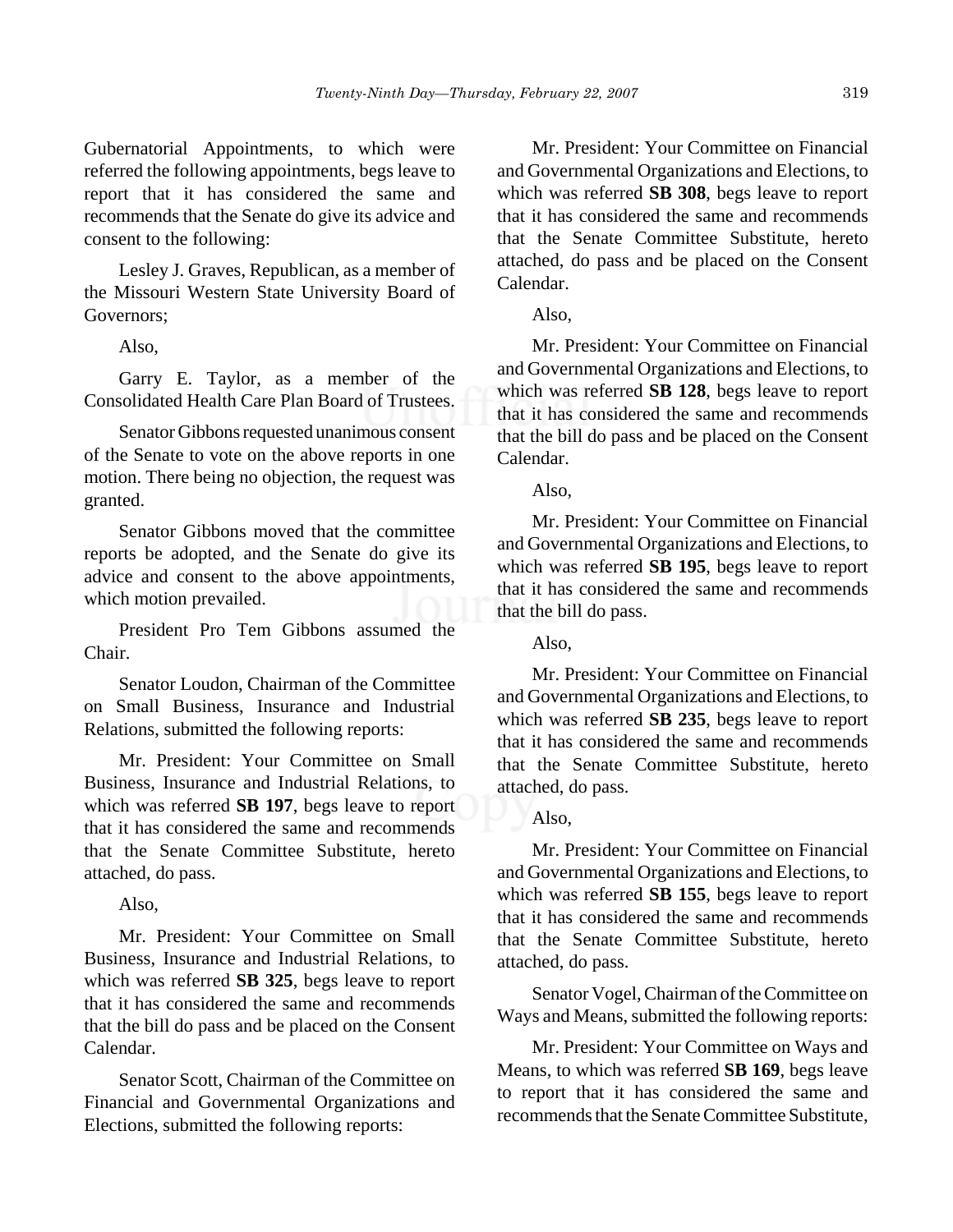hereto attached, do pass.

Also,

Mr. President: Your Committee on Ways and Means, to which was referred **SB 430**, begs leave to report that it has considered the same and recommends that the Senate Committee Substitute, hereto attached, do pass.

Also,

Mr. President: Your Committee on Ways and Means, to which was referred **SB 162**, begs leave to report that it has considered the same and recommends that the bill do pass and be placed on the Consent Calendar.

Senator Griesheimer, Chairman of the Committee on Economic Development, Tourism and Local Government, submitted the following reports:

Mr. President: Your Committee on Economic Development, Tourism and Local Government, to which was referred **SB 282**, begs leave to report that it has considered the same and recommends that the Senate Committee Substitute, hereto attached, do pass.

Also,

Mr. President: Your Committee on Economic Development, Tourism and Local Government, to which was referred **SB 184**, begs leave to report that it has considered the same and recommends that the bill do pass and be placed on the Consent Calendar.

Also,

Mr. President: Your Committee on Economic Development, Tourism and Local Government, to which was referred **SB 218**, begs leave to report that it has considered the same and recommends that the bill do pass and be placed on the Consent Calendar.

Also,

Mr. President: Your Committee on Economic Development, Tourism and Local Government, to which was referred **SB 233**, begs leave to report that it has considered the same and recommends that the bill do pass and be placed on the Consent Calendar.

Also,

Mr. President: Your Committee on Economic Development, Tourism and Local Government, to which was referred **SB 21**, begs leave to report that it has considered the same and recommends that the Senate Committee Substitute, hereto attached, do pass.

Also,

Mr. President: Your Committee on Economic Development, Tourism and Local Government, to which was referred **SB 376**, begs leave to report that it has considered the same and recommends that the bill do pass and be placed on the Consent Calendar.

Senator Champion, Chairman of the Committee on Seniors, Families and Public Health, submitted the following reports:

Mr. President: Your Committee on Seniors, Families and Public Health, to which was referred **SB 16**, begs leave to report that it has considered the same and recommends that the Senate Committee Substitute, hereto attached, do pass.

# Also,

Mr. President: Your Committee on Seniors, Families and Public Health, to which was referred **SB 292**, begs leave to report that it has considered the same and recommends that the bill do pass.

# Also,

Mr. President: Your Committee on Seniors, Families and Public Health, to which was referred **SB 357**, begs leave to report that it has considered the same and recommends that the Senate Committee Substitute, hereto attached, do pass and be placed on the Consent Calendar.

Also,

Mr. President: Your Committee on Seniors,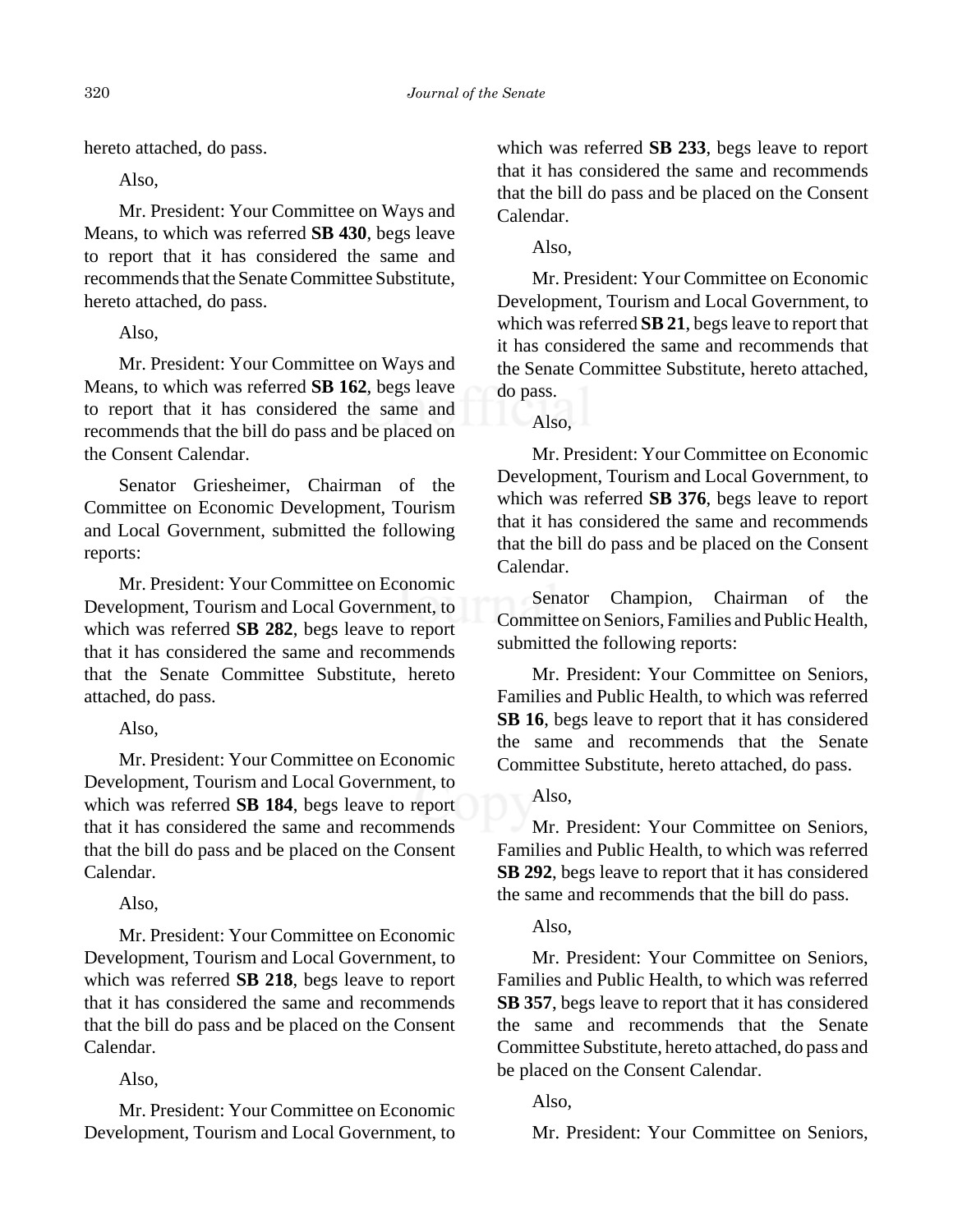Families and Public Health, to which was referred **SB 397**, begs leave to report that it has considered the same and recommends that the Senate Committee Substitute, hereto attached, do pass and be placed on the Consent Calendar.

Senator Bartle, Chairman of the Committee on the Judiciary and Civil and Criminal Jurisprudence, submitted the following reports:

Mr. President: Your Committee on the Judiciary and Civil and Criminal Jurisprudence, to which was referred **SB 300**, begs leave to report that it has considered the same and recommends that the bill do pass.

Also,

Mr. President: Your Committee on the Judiciary and Civil and Criminal Jurisprudence, to which were referred **SB 62** and **SB 41**, begs leave to report that it has considered the same and recommends that the Senate Committee Substitute, hereto attached, do pass.

Also,

Mr. President: Your Committee on the Judiciary and Civil and Criminal Jurisprudence, to which was referred **SB 67**, begs leave to report that it has considered the same and recommends that the Senate Committee Substitute, hereto attached, do pass and be placed on the Consent Calendar.

Also,

Mr. President: Your Committee on the Judiciary and Civil and Criminal Jurisprudence, to which was referred **SB 257**, begs leave to report that it has considered the same and recommends that the bill do pass and be placed on the Consent Calendar.

Senator Clemens, Chairman of the Committee on Agriculture, Conservation, Parks and Natural Resources, submitted the following report:

Mr. President: Your Committee on Agriculture, Conservation, Parks and Natural Resources, to which was referred **SB 204**, begs leave to report that it has considered the same and recommends that the Senate Committee Substitute, hereto attached, do pass.

Senator Nodler, Chairman of the Committee on Education, submitted the following reports:

Mr. President: Your Committee on Education, to which was referred **SB 64**, begs leave to report that it has considered the same and recommends that the Senate Committee Substitute, hereto attached, do pass.

Also,

Mr. President: Your Committee on Education, to which was referred **SB 456**, begs leave to report that it has considered the same and recommends that the Senate Committee Substitute, hereto attached, do pass.

Also,

Mr. President: Your Committee on Education, to which was referred **SB 135**, begs leave to report that it has considered the same and recommends that the bill do pass and be placed on the Consent Calendar.

Also,

Mr. President: Your Committee on Education, to which was referred **SB 236**, begs leave to report that it has considered the same and recommends that the bill do pass and be placed on the Consent Calendar.

Senator Purgason, Chairman of the Committee on Health and Mental Health, submitted the following reports:

Mr. President: Your Committee on Health and Mental Health, to which was referred **SB 2**, begs leave to report that it has considered the same and recommends that the Senate Committee Substitute, hereto attached, do pass.

Also,

Mr. President: Your Committee on Health and Mental Health, to which was referred **SB 3**, begs leave to report that it has considered the same and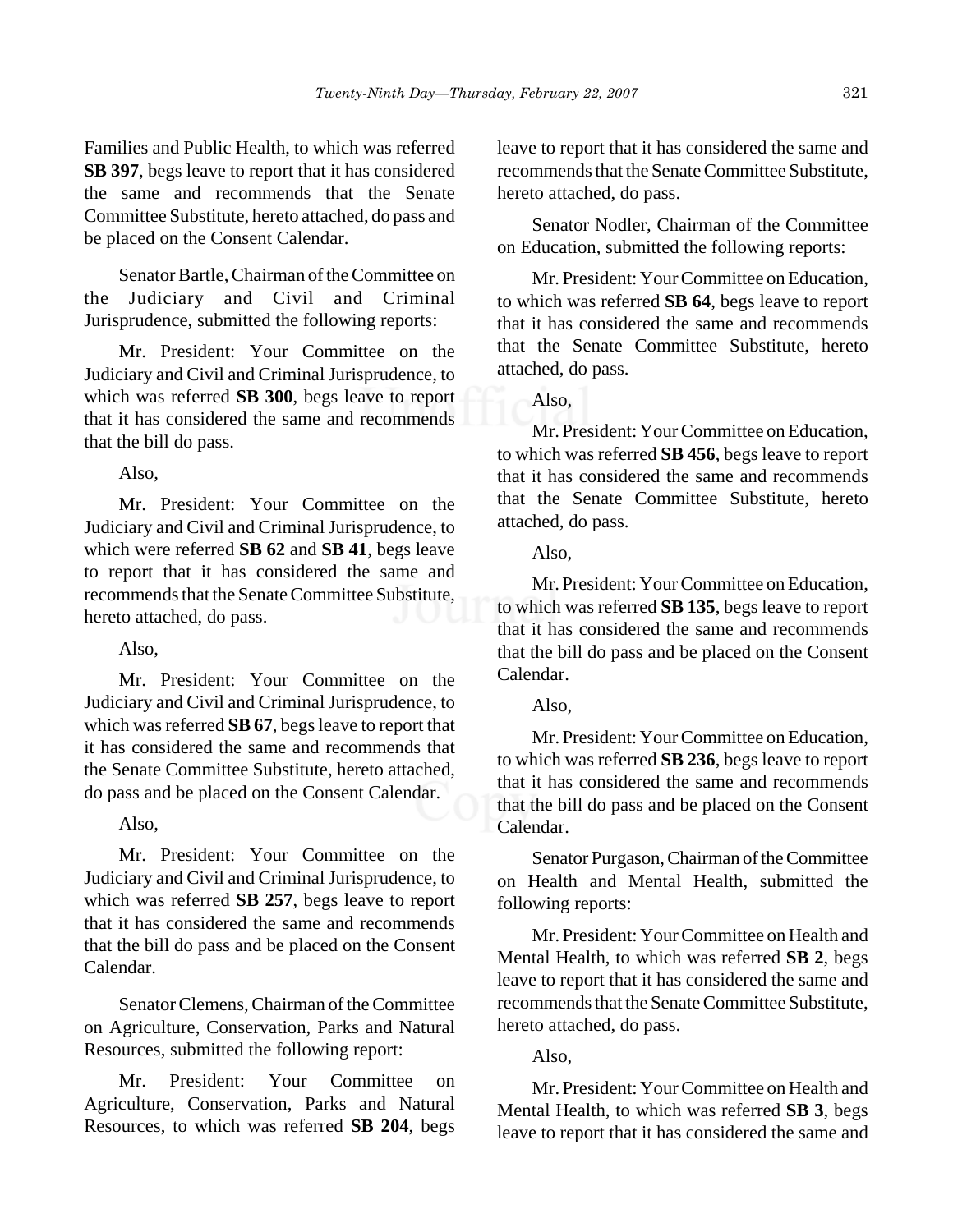recommends that the Senate Committee Substitute, hereto attached, do pass.

Senator Crowell, Chairman of the Committee on Pensions, Veterans' Affairs and General Laws, submitted the following reports:

Mr. President: Your Committee on Pensions, Veterans' Affairs and General Laws, to which was referred **SB 172**, begs leave to report that it has considered the same and recommends that the bill do pass and be placed on the Consent Calendar.

Also,

Mr. President: Your Committee on Pensions, Veterans' Affairs and General Laws, to which was referred **SB 268**, begs leave to report that it has considered the same and recommends that the bill do pass.

Senator Engler, Chairman of the Committee on Commerce, Energy and the Environment, submitted the following report:

Mr. President: Your Committee on Commerce, Energy and the Environment, to which was referred **SB 54**, begs leave to report that it has considered the same and recommends that the Senate Committee Substitute, hereto attached, do pass.

Senator Stouffer, Chairman of the Committee on Transportation, submitted the following reports:

Mr. President: Your Committee on Transportation, to which were referred **SB 239**, **SB 24** and **SB 445**, begs leave to report that it has considered the same and recommends that the Senate Committee Substitute, hereto attached, do pass.

Also,

Mr. President: Your Committee on Transportation, to which was referred **SB 395**, begs leave to report that it has considered the same and recommends that the bill do pass and be placed on the Consent Calendar.

Mr. President: Your Committee on Transportation, to which were referred **SB 45** and **SB 39**, begs leave to report that it has considered the same and recommends that the Senate Committee Substitute, hereto attached, do pass and be placed on the Consent Calendar.

Senator Goodman, Chairman of the Committee on Governmental Accountability and Fiscal Oversight, submitted the following reports:

Mr. President: Your Committee on Governmental Accountability and Fiscal Oversight, to which were referred **SS** for **SCS** for **SBs 255**, **249** and **279**; and **SB 163**, with **SCS**, begs leave to report that it has considered the same and recommends that the bills do pass.

## **SENATE BILLS FOR PERFECTION**

Senator Mayer moved that **SB 46**, with **SCS**, be called from the Informal Calendar and taken up for perfection, which motion prevailed.

**SCS** for **SB 46**, entitled:

## SENATE COMMITTEE SUBSTITUTE FOR SENATE BILL NO. 46

An Act to amend chapter 660, RSMo, by adding thereto one new section relating to faithbased organizations.

Was taken up.

Senator Mayer moved that **SCS** for **SB 46** be adopted, which motion prevailed.

On motion of Senator Mayer, **SCS** for **SB 46** was declared perfected and ordered printed.

Senator Shields moved that **SB 161**, with **SCS** (pending), be called from the Informal Calendar and again taken up for perfection, which motion prevailed.

**SCS** for **SB 161** was again taken up.

Senator Bartle assumed the Chair.

Senator Shields offered **SS No. 2** for **SCS** for **SB 161**, entitled:

Also,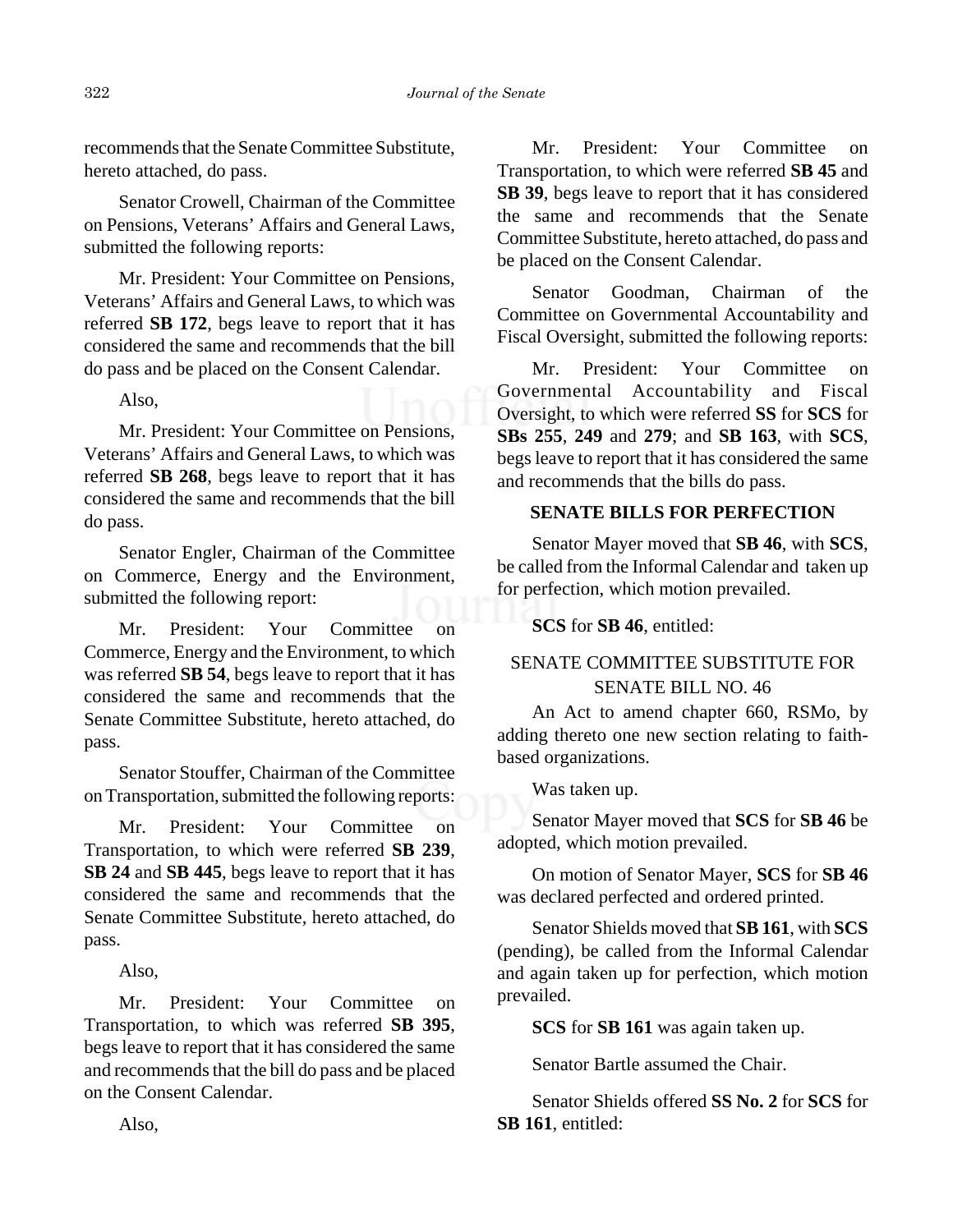# SENATE SUBSTITUTE NO. 2 FOR SENATE COMMITTEE SUBSTITUTE FOR SENATE BILL NO. 161

An Act to repeal section 210.245, RSMo, and to enact in lieu thereof two new sections relating to quality rating system for child care facilities.

Senator Shields moved that **SS No. 2** for **SCS** for **SB 161** be adopted, which motion prevailed.

On motion of Senator Shields, **SS No. 2** for **SCS** for **SB 161** was declared perfected and ordered printed.

Senator Shields announced that photographers from KOMU-TV were given permission to take pictures in the Senate Chamber today.

#### **INTRODUCTION OF BILLS**

The following Bill was read the 1st time and ordered printed:

**SB 577**–By Shields and Gibbons.

An Act to repeal sections 208.014, 208.151, 208.152, 208.153, 208.201, 208.631, 660.546, 660.547, 660.549, 660.551, 660.553, 660.555, and 660.557, RSMo, and to enact in lieu thereof sixteen new sections relating to the Missouri health improvement act of 2007.

#### **MESSAGES FROM THE HOUSE**

The following messages were received from the House of Representatives through its Chief Clerk:

Mr. President: I am instructed by the House of Representatives to inform the Senate that the House has taken up and passed **HCS** for **HB 14**, entitled:

An Act to appropriate money for supplemental purposes for the several departments and offices of state government, and for purchase of equipment, and for planning, expenses, and for capital improvements including but not limited to major additions and renovations, new structures, and land improvements, and for the payment of various

claims for refunds, for persons, firms, and corporations, and for other purposes, and to transfer money among certain funds, from the funds designated for the fiscal period ending June 30, 2007.

In which the concurrence of the Senate is respectfully requested.

Read 1st time.

Also,

Mr. President: I am instructed by the House of Representatives to inform the Senate that the House has taken up and passed **HCS** for **HBs 444**, **217**, **225**, **239**, **243**, **297**, **402** and **172**, entitled:

An Act to amend chapter 143, RSMo, by adding thereto one new section relating to an income tax deduction.

In which the concurrence of the Senate is respectfully requested.

Read 1st time.

Also,

Mr. President: I am instructed by the House of Representatives to inform the Senate that the House has taken up and passed **HCS** for **HB 327**, entitled:

An Act to repeal sections 135.950, 135.963, 135.967, 178.895, 178.896, 620.1878, and 620.1881, RSMo, and to enact in lieu thereof seven new sections relating to job development.

In which the concurrence of the Senate is respectfully requested.

Read 1st time.

Also,

Mr. President: I am instructed by the House of Representatives to inform the Senate that the House has taken up and passed **HCS** for **HJR 1**, entitled:

Joint Resolution submitting to the qualified voters of Missouri an amendment repealing section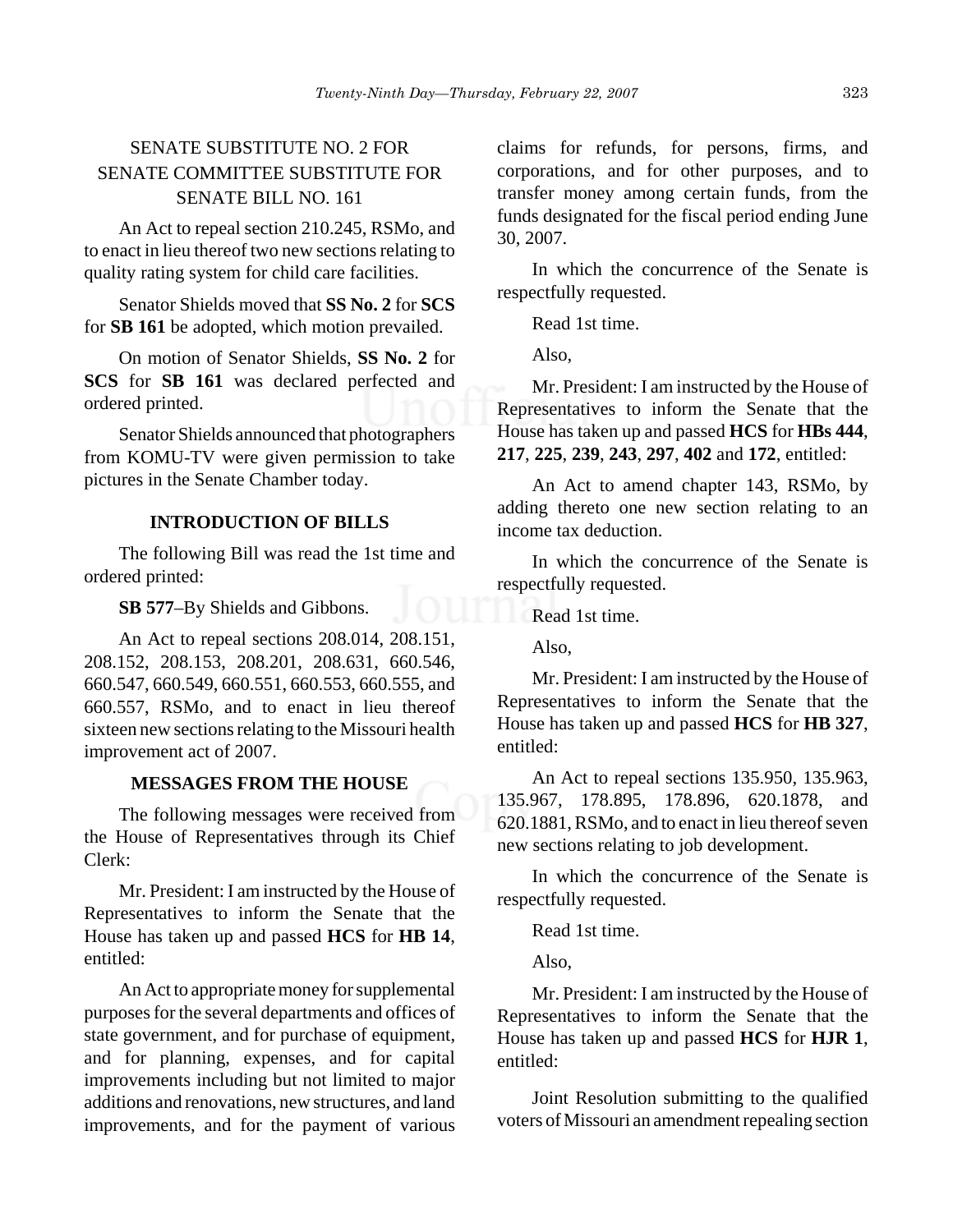3 of article V of the Constitution of Missouri, and adopting one new section in lieu thereof relating to state court jurisdiction.

In which the concurrence of the Senate is respectfully requested.

Read 1st time.

#### **COMMUNICATIONS**

Senator Shields submitted the following:

February 22, 2007

Ms. Terry Spieler Secretary of the Senate State Capitol, Office 325 Jefferson City, MO 65101

Dear Ms. Spieler:

The Rules, Joint Rules, Resolutions and Ethics Committee approved the 94th General Assembly's Senate 4-H Caucus at the February 14th, 2007 meeting.

Please add the following member to the caucus:

- Representative Don Wells
- Representative David Pearce
- Representative Billy Pat Wright

Sincerely,

/s/ Charlie

Charlie Shields

## **REFERRALS**

President Pro Tem Gibbons referred **SCR 19** to the Committee on Rules, Joint Rules, Resolutions and Ethics.

#### **SECOND READING OF SENATE BILLS**

The following Bills and Joint Resolution were read the 2nd time and referred to the Committees indicated:

**SB 543**—Transportation.

**SB 544**—Transportation.

**SB 545**—Judiciary and Civil and Criminal Jurisprudence.

**SB 546**—Judiciary and Civil and Criminal Jurisprudence.

**SB 547**—Transportation.

**SB 548**—Ways and Means.

**SB 549**—Transportation.

**SB 550**—Financial and Governmental Organizations and Elections.

**SB 551**—Education.

**SB 552**—Commerce, Energy and the Environment.

**SB 553**—Judiciary and Civil and Criminal Jurisprudence.

**SB 554**—Ways and Means.

**SB 555**—Judiciary and Civil and Criminal Jurisprudence.

**SB 556**—Health and Mental Health.

**SB 557**—Judiciary and Civil and Criminal Jurisprudence.

**SB 558**—Judiciary and Civil and Criminal Jurisprudence.

**SB 559**—Economic Development, Tourism and Local Government.

**SB 560**—Judiciary and Civil and Criminal Jurisprudence.

**SJR 23**—Ways and Means.

#### **INTRODUCTIONS OF GUESTS**

Senator Nodler introduced to the Senate, Mayor Jim Woestman, Mayor Pro-Tem Mike Harris, Councilwoman Diane Sherrits, Councilman Dan Rife and Councilman Tom Flanigan, Carthage.

Senator Loudon introduced to the Senate, Mayor Walt Young, Ballwin.

Senator Champion introduced to the Senate, seventh grade students from Springfield Lutheran School.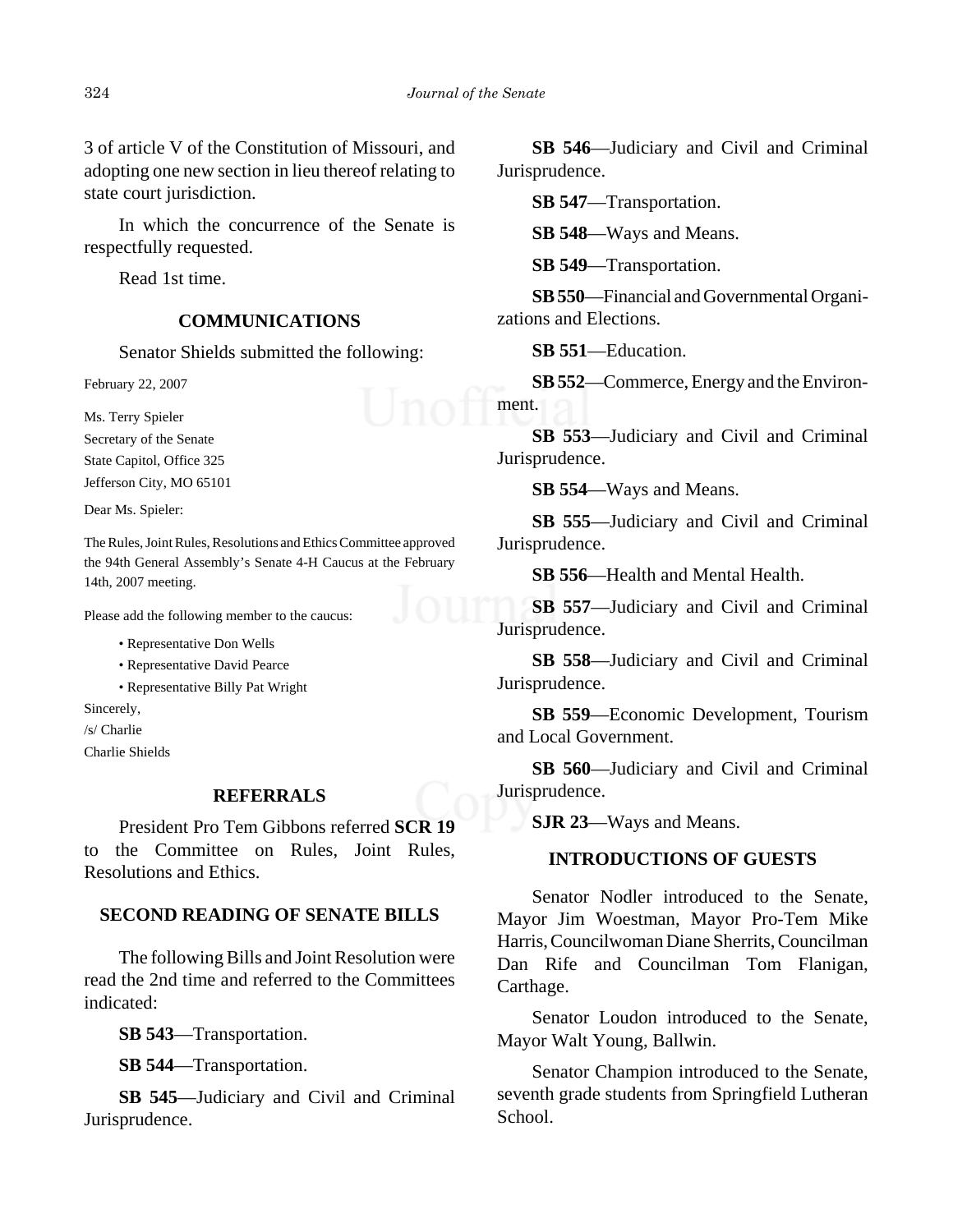Senator Shields introduced to the Senate, the Physician of the Day, Dr. Jim Reynolds, M.D., St. Joseph.

Senator Scott introduced to the Senate, Ron Mersch, Bolivar.

Senator Days introduced to the Senate, Mayor Jim Murphy and members of the City Council, Normandy.

Senator Stouffer introduced to the Senate, JD and Betsy Lewis, Marshall.

Senator Nodler introduced to the Senate, Mayor Mike Moss, Alderman Wayne Smith, Alderman Walter Hayes, Maribeth Matney and Jim Whisneant, Carl Junction; and Debbie Cornell, Carterville.

Senator Purgason introduced to the Senate, Martha Hiett, Springfield.

Senator Engler introduced to the Senate, Clayton, Dennis and Paula Weems, Farmington.

Senator Green introduced to the Senate, Michele DeShay and Shonte Young, Moline Acres.

Senator Stouffer introduced to the Senate, students from Bethel Mennonite School, Richmond.

Senator Days introduced to the Senate, Jill Goldstein and fourth grade students form Delmar Harvard Elementary School, University City.

On motion of Senator Shields, the Senate adjourned until 4:00 p.m., Monday, February 26, 2007.

### SENATE CALENDAR \_\_\_\_\_\_

## THIRTIETH DAY–MONDAY, FEBRUARY 26, 2007  $\overline{\phantom{a}}$

#### FORMAL CALENDAR

#### SECOND READING OF SENATE BILLS

SB 561-Engler SB 562-Rupp SB 563-Lager SB 564-Smith, et al SB 565-Smith and Justus SB 566-Kennedy SB 567-Coleman SB 568-Loudon SB 569-Graham

SB 570-Clemens SB 571-Mayer SB 572-Vogel SB 573-Green SB 574-Green SB 575-Justus SB 576-Bray, et al SB 577-Shields and Gibbons

#### HOUSE BILLS ON SECOND READING

HB 353-Schaaf, et al HCS for HB 300

HCS for HB 453 HB 454-Jetton, et al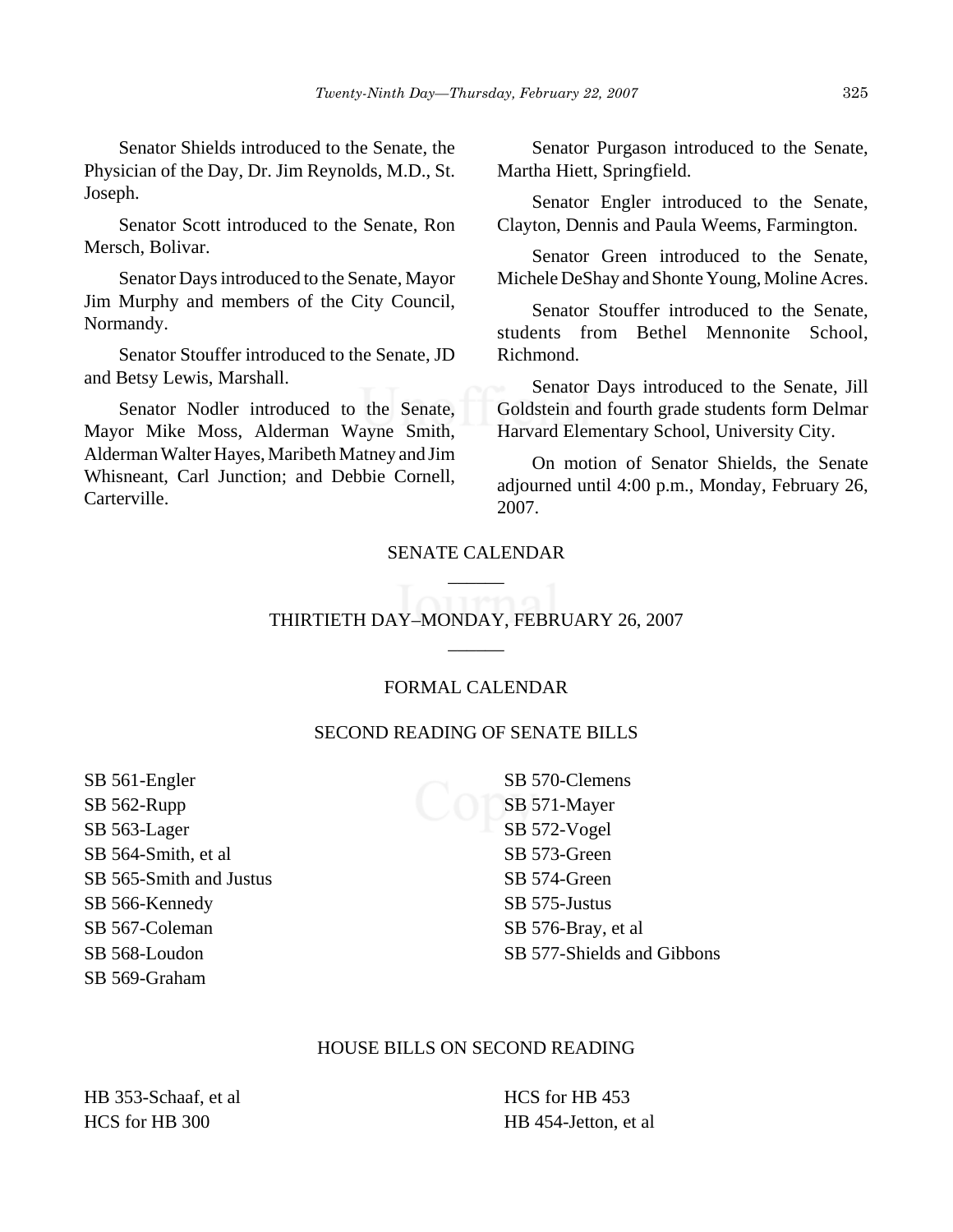HB 352-Hobbs, et al HCS for HBs 545 & 590 HCS for HB 39 HCS for HBs 189 & 60 HCS for HB 14

HCS for HBs 444, 217, 225, 239, 243, 297, 402 & 172 HCS for HB 327 HCS for HJR 1

## THIRD READING OF SENATE BILLS

SS for SCS for SBs 255, 249 & 279-Loudon SS for SCS for SBs 49, 65, 210 & 251-Engler

#### SENATE BILLS FOR PERFECTION

1. SB 287-Crowell and Vogel

- 2. SB 384-Coleman and Gibbons, with SCS
- 3. SB 129-Stouffer and Crowell, with SCS
- 4. SB 30-Nodler and Ridgeway
- 5. SBs 199 & 207-Stouffer, with SCS
- 6. SB 22-Griesheimer, with SCS
- 7. SB 79-Scott
- 8. SB 315-Clemens
- 9. SB 4-Gross, with SCS
- 10. SB 274-Shields
- 11. SB 244-Mayer
- 12. SB 75-Coleman, et al, with SCS
- 13. SB 101-Mayer
- 14. SB 164-Scott, with SCAs 1, 2, 3 & 4
- 15. SB 197-Loudon and Graham, with SCS
- 16. SB 195-Crowell
- 17. SB 235-Shields, et al, with SCS
- 18. SB 155-Engler, with SCS 19. SB 169-Rupp, with SCS 20. SB 430-Shields, et al, with SCS 21. SB 282-Griesheimer, with SCS 22. SB 21-Griesheimer, with SCS 23. SB 16-Scott, with SCS 24. SB 292-Mayer 25. SB 300-Bartle 26. SBs 62 & 41-Goodman and Koster, with SCS 27. SB 204-Stouffer, with SCS 28. SB 64-Goodman and Koster, with SCS 29. SB 456-Gross, with SCS 30. SB 2-Gibbons, with SCS 31. SB 3-Gibbons, with SCS 32. SB 268-Coleman 33. SB 54-Koster, with SCS
- 34. SBs 239, 24 & 445-Stouffer, with SCS

#### INFORMAL CALENDAR

#### SENATE BILLS FOR PERFECTION

SB 27-Bartle and Koster SB 107-Wilson

SB 389-Nodler, et al, with SCS & SS#2 for SCS (pending)